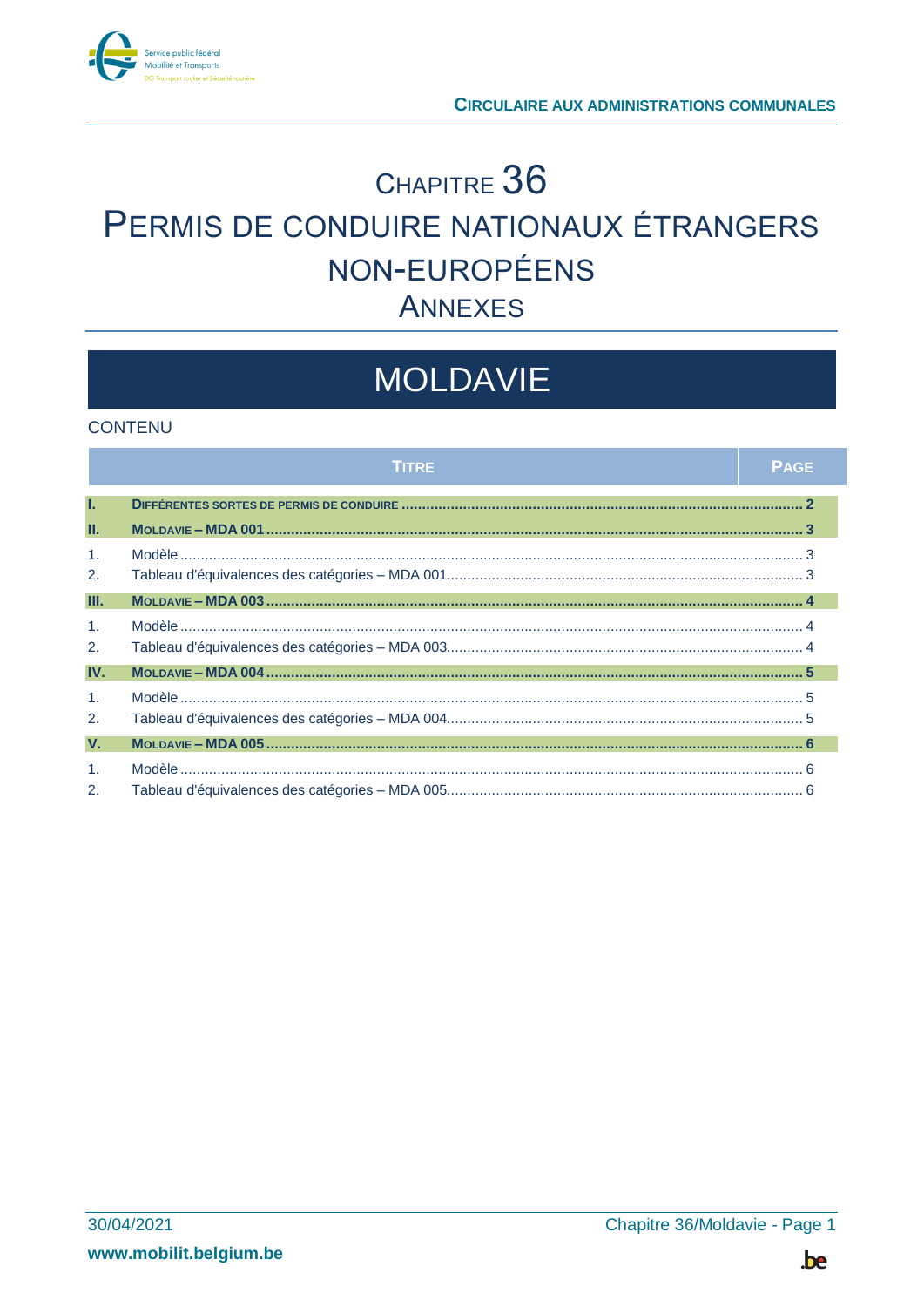

## <span id="page-1-0"></span>**I. DIFFÉRENTES SORTES DE PERMIS DE CONDUIRE**

| <b>RÉFÉRENCE</b><br><b>DU PERMIS</b> | <b>IMAGE</b>                                                                                                                                                                                                                                                             | DÉLIVRÉ<br>À PARTIR DE | <b>DÉLIVRÉ</b><br><b>JUSQU'AU</b> | VALIDITÉ<br><b>DU</b><br><b>DOCUMENT</b> |
|--------------------------------------|--------------------------------------------------------------------------------------------------------------------------------------------------------------------------------------------------------------------------------------------------------------------------|------------------------|-----------------------------------|------------------------------------------|
| <b>MDA 001</b>                       | <b>BLICA (BAID) MBLDF</b><br><b>MITTIN</b><br>BANGAROWALISHTON OCCOUNDED CONTRA<br>WAS CONFIDENTIALLY CONSIDERED TO SOLD A REPORT OF CONTINUES.                                                                                                                          |                        | 01/01/2011                        | Permanent                                |
| <b>MDA 003</b>                       | PERMIS DE CONDUCERE<br><b>EUROPAIN AND HERE SERVICE</b><br><b>SAME</b><br>157918<br>25.02.4104 mA 04151660<br>29.10.2008 = 20.10.2018<br>OFICING OD<br>cucerocomula)<br>what a later of the blanks in later of the                                                       | 15/07/2008             |                                   | 10 ans                                   |
| <b>MDA 004</b>                       | REPUBLICA MOLDOVA<br>(MD)<br>PERMIS DE CONDUCERE<br><b>I. MORARUS</b><br>z TATIANA<br>123.07.1974 MDA CHISENAU<br>$= 06.08.2015 + 06.08.2025$<br>4. OFICIUL 00<br>++ 000000000000<br>000000000<br>orarus<br>* M A2 A B B1 C1 C D1 D BE C1E CE D1E DE F H I               | 01/09/2015             |                                   | 10 ans                                   |
| <b>MDA 005</b>                       | the an estate and provided<br>(MD) PERMIS DE CONDUCERE   REPUBLICA MOLDOVA<br>1 MORĂRUS<br>2. TATIANA<br>3 18.04.1980 MDA CIMISLIA<br>4a 02.01.2020 4b 02.01.2030<br><b>4: AGENȚIA SERVICII PUBLICE</b><br>4d.0000000000000<br>8.000000000<br>Semnätura<br>$A1$ $A2$ $A$ | 01/01/2020             | Délivré<br>actuellement           | 10 ans                                   |

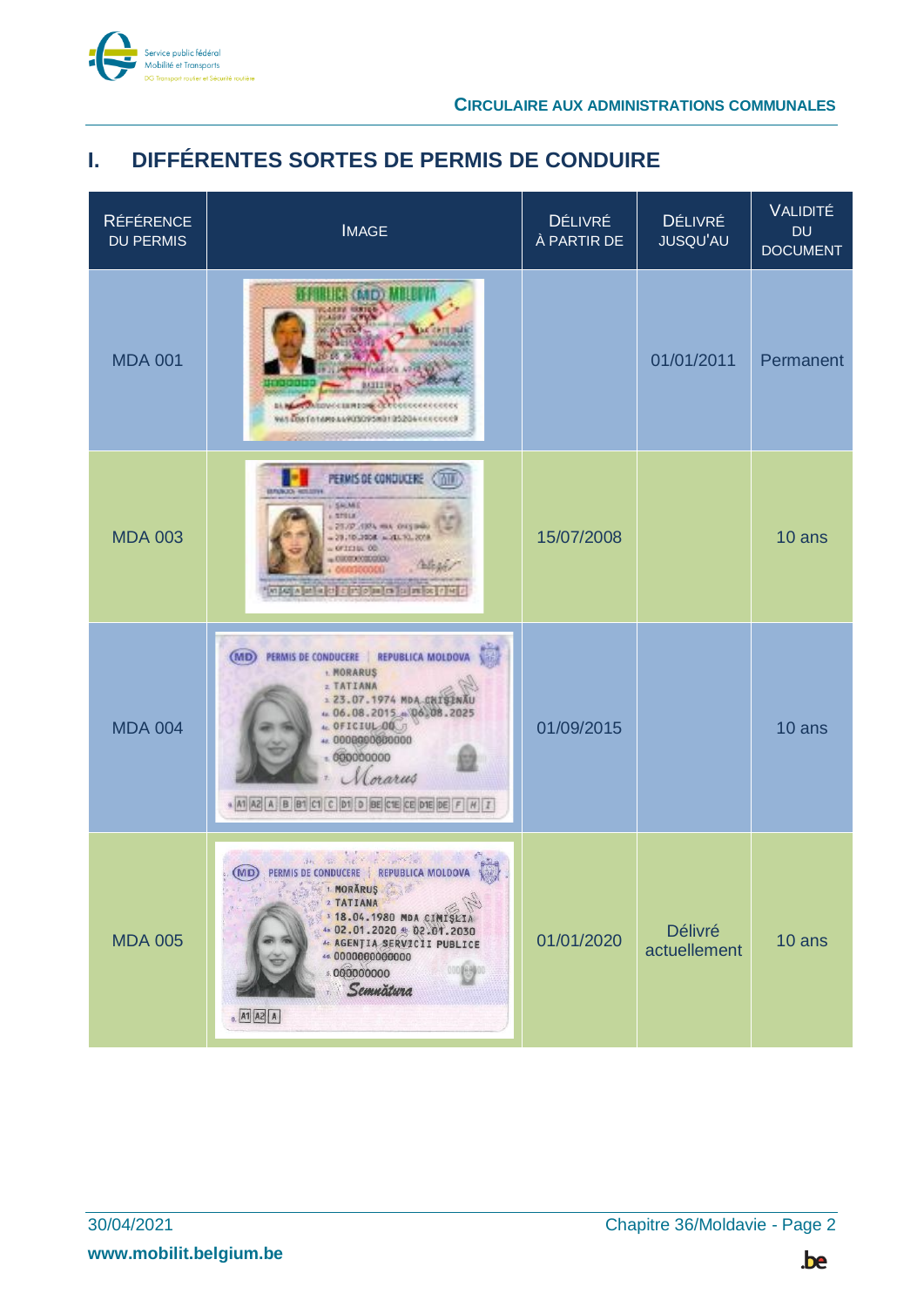

## <span id="page-2-0"></span>**II. MOLDAVIE – MDA 001**

## <span id="page-2-1"></span>**1. MODÈLE**



## <span id="page-2-2"></span>**2. TABLEAU D'ÉQUIVALENCES DES CATÉGORIES – MDA 001**

| CATÉGORIE ÉTRANGÈRE | CATÉGORIE CORRESPONDANTE |
|---------------------|--------------------------|
| $\overline{A}$      | A                        |
| B                   | B                        |
| C                   | C1, C                    |
| D                   | D1, D                    |
| E                   | BE, C1E, CE, D1E, DE     |
| F                   |                          |
| Н                   |                          |

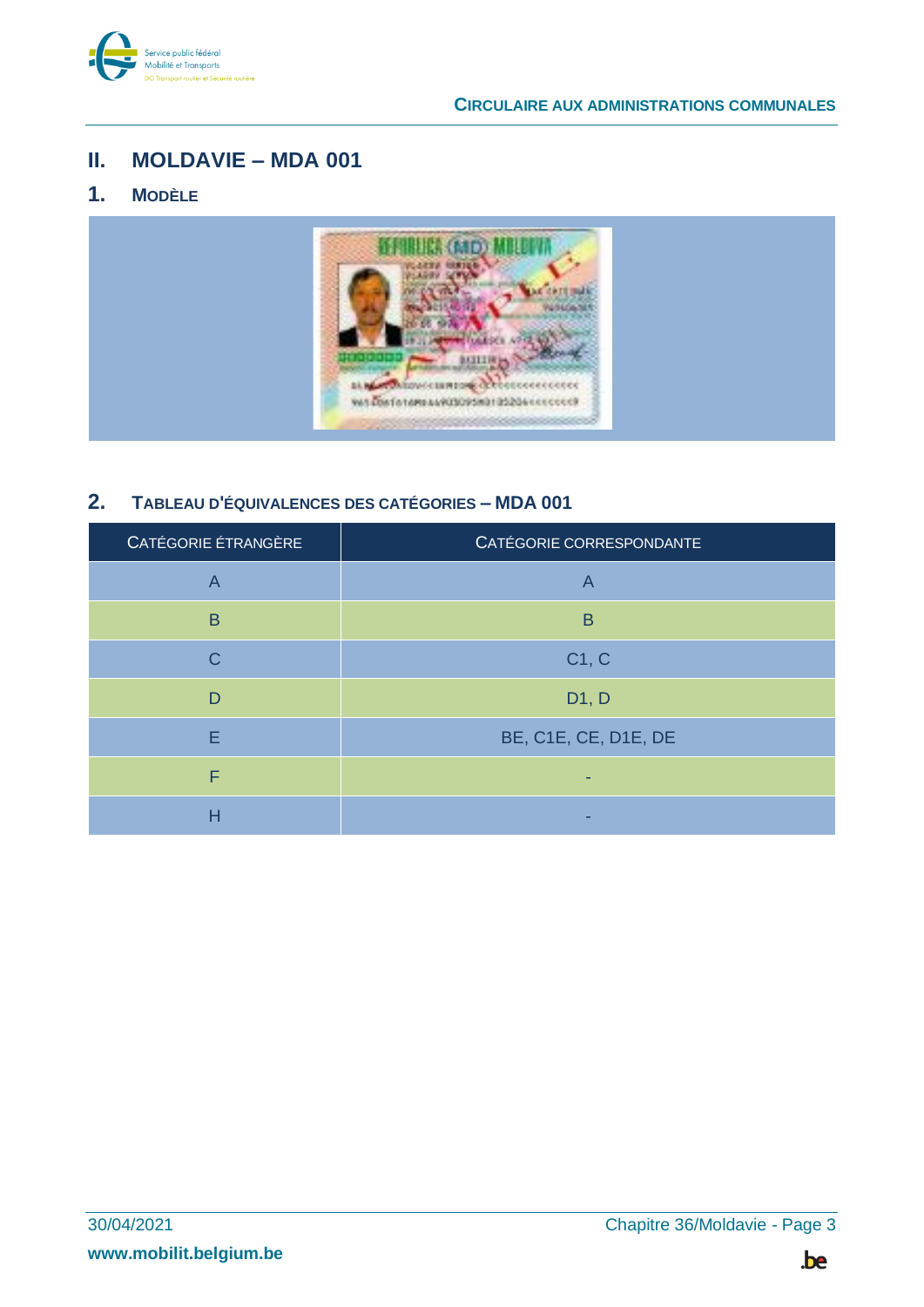

## <span id="page-3-0"></span>III. MOLDAVIE - MDA 003

#### <span id="page-3-1"></span> $1<sub>1</sub>$ **MODÈLE**



#### <span id="page-3-2"></span> $2.$ TABLEAU D'ÉQUIVALENCES DES CATÉGORIES - MDA 003

| CATÉGORIE ÉTRANGÈRE       | CATÉGORIE CORRESPONDANTE |
|---------------------------|--------------------------|
| A1                        | ٠                        |
| A2                        |                          |
| $\boldsymbol{\mathsf{A}}$ | $\mathsf{A}$             |
| <b>B1</b>                 | ٠                        |
| $\, {\bf B} \,$           | $\sf B$                  |
| C <sub>1</sub>            | C <sub>1</sub>           |
| $\mathsf C$               | $\mathsf C$              |
| D <sub>1</sub>            | D <sub>1</sub>           |
| $\mathsf D$               | $\mathsf D$              |
| <b>BE</b>                 | <b>BE</b>                |
| C <sub>1</sub> E          | C <sub>1</sub> E         |
| $CE$                      | $\mathsf{CE}$            |
| D <sub>1</sub> E          | D <sub>1</sub> E         |
| DE                        | $DE$                     |
| F, H, I                   |                          |

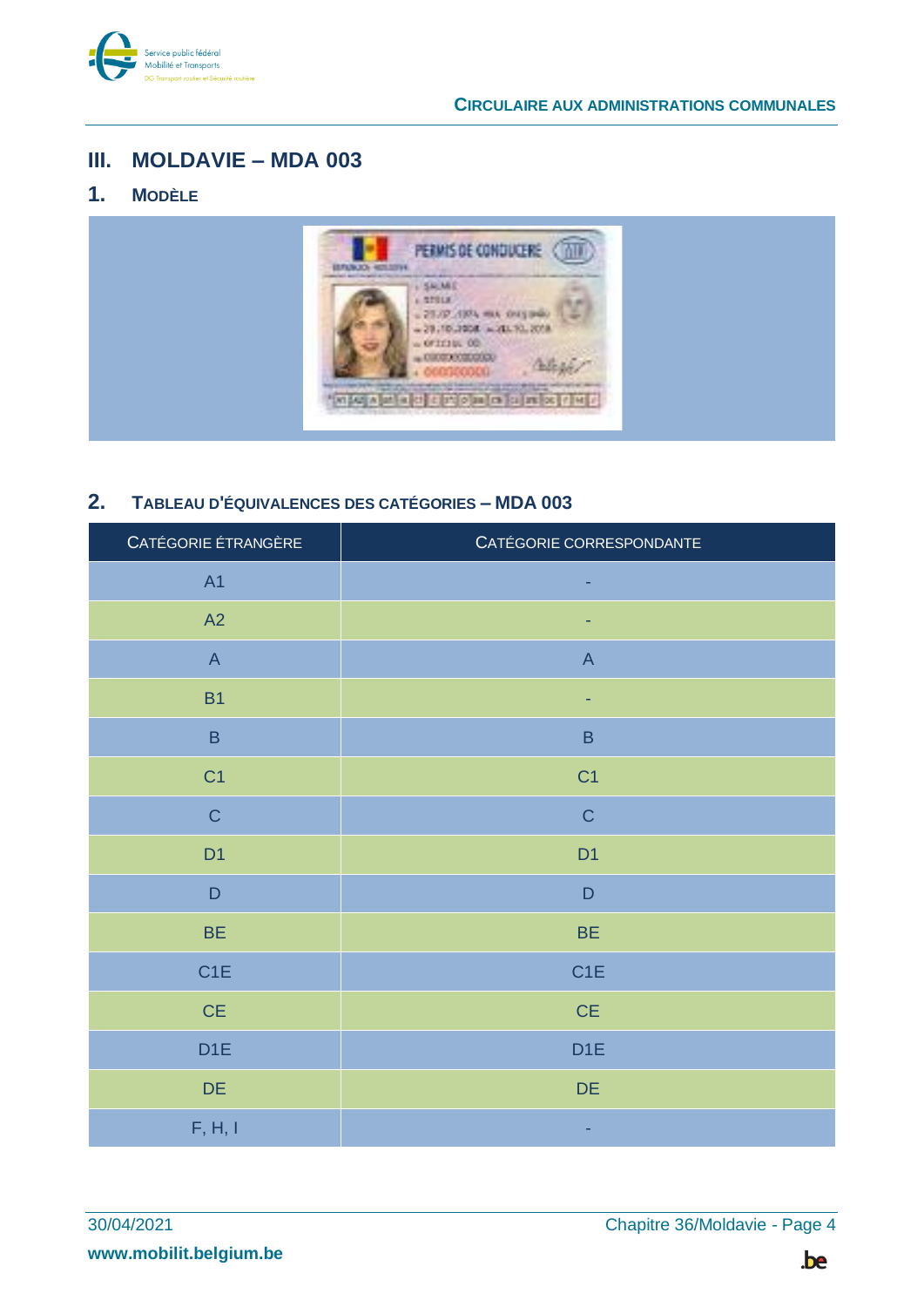

## <span id="page-4-0"></span>IV. MOLDAVIE - MDA 004

#### <span id="page-4-1"></span> $1<sub>1</sub>$ **MODÈLE**

| <b>RECTO</b>                                                                                                                                                                                                                                                  | <b>VERSO</b>                                                                                                                                                                                                                                                                                                                                                                                                                                                                                                                                                                                                                                                                                                                                                                                                                                                                                                                                                                                                                                                                    |
|---------------------------------------------------------------------------------------------------------------------------------------------------------------------------------------------------------------------------------------------------------------|---------------------------------------------------------------------------------------------------------------------------------------------------------------------------------------------------------------------------------------------------------------------------------------------------------------------------------------------------------------------------------------------------------------------------------------------------------------------------------------------------------------------------------------------------------------------------------------------------------------------------------------------------------------------------------------------------------------------------------------------------------------------------------------------------------------------------------------------------------------------------------------------------------------------------------------------------------------------------------------------------------------------------------------------------------------------------------|
| 鷤<br>PERMIS DE CONDUCERE<br><b>REPUBLICA MOLDOVA</b><br><b>I. MORARUS</b><br>z TATIANA<br>123.07.1974 MDA CHISENAL<br>$4.06.08.2015 + 06.08.2025$<br>4c OFICIUL OO J<br>44.0008800660000<br>000000000<br>orarus<br>A2 A B B1 C1 C D1 D BE C1E CE D1E DE F H I | 12<br>$\mathbf{H}$<br>10<br>__<br>$15 - 10$<br>08.08.99<br><b>R.B.D.</b><br>At<br>▌<br>M.M.N.<br>$+300$<br>08,08.99<br>11.1K.19<br>08:08.91<br>1111111111<br>09.08.31<br>81.04.24<br>85.06.24<br>쨒<br>06.08.91<br>00.08.99<br><b>The Second</b><br>AB(VI)RH<br>14.10.00<br><b>LAST TO-</b><br><b>CY</b><br>ö<br><b>Print</b><br>02.06.24<br>04.85.97<br>×<br>ш<br>1-Norwald<br>02.04.24<br>C Planchet<br>(0, 10, 9)<br>$1$<br>≡<br>1. Data of four numerical<br>02.06.24<br>01.05.31<br>÷<br>B<br><u>Mana</u><br>45 ORN parals.<br>38.34<br>BL.BL/F<br>86<br>×<br>41.024<br>02/04.34<br>BL88.97<br>CHE<br>200102<br>6. Nondor premium<br><b>Tungele Warris</b><br>02.04.24<br><b>M.M.W</b><br>CE.<br><b>Swindight State At</b><br>88.68.W<br>IR.14.15<br><b>J. Siccompot</b><br><b>Drill</b><br><b>NUMBER</b><br>88.00.97<br>05.04.36<br><b>IE</b> Sas Uplat<br><b>HARABASE</b><br>in.h<br>41.84.34<br><b>ML08.07</b><br>لتنافذ<br><b>TL Data Highlight</b><br>watch bengovis<br>81.04.14<br>06.08.07<br>12. Europea<br>LE Chapa peopolis<br>\$1.54.3k<br>18.06.37<br>والتقاولة |

#### <span id="page-4-2"></span> $2.$ TABLEAU D'ÉQUIVALENCES DES CATÉGORIES - MDA 004

| CATÉGORIE ÉTRANGÈRE       | CATÉGORIE CORRESPONDANTE  |
|---------------------------|---------------------------|
| A <sub>1</sub>            | ٠                         |
| A2                        |                           |
| $\boldsymbol{\mathsf{A}}$ | $\boldsymbol{\mathsf{A}}$ |
| B <sub>1</sub>            | ٠                         |
| $\sf B$                   | $\sf B$                   |
| C <sub>1</sub>            | C <sub>1</sub>            |
| $\mathsf C$               | $\mathsf C$               |
| D <sub>1</sub>            | D <sub>1</sub>            |
| $\mathsf D$               | $\mathsf D$               |
| <b>BE</b>                 | <b>BE</b>                 |
| C1E                       | C <sub>1</sub> E          |
| $CE$                      | $\mathsf{CE}$             |
| D <sub>1</sub> E          | D <sub>1E</sub>           |
| DE                        | DE                        |
| F, H, I                   | ٠                         |

Chapitre 36/Moldavie - Page 5

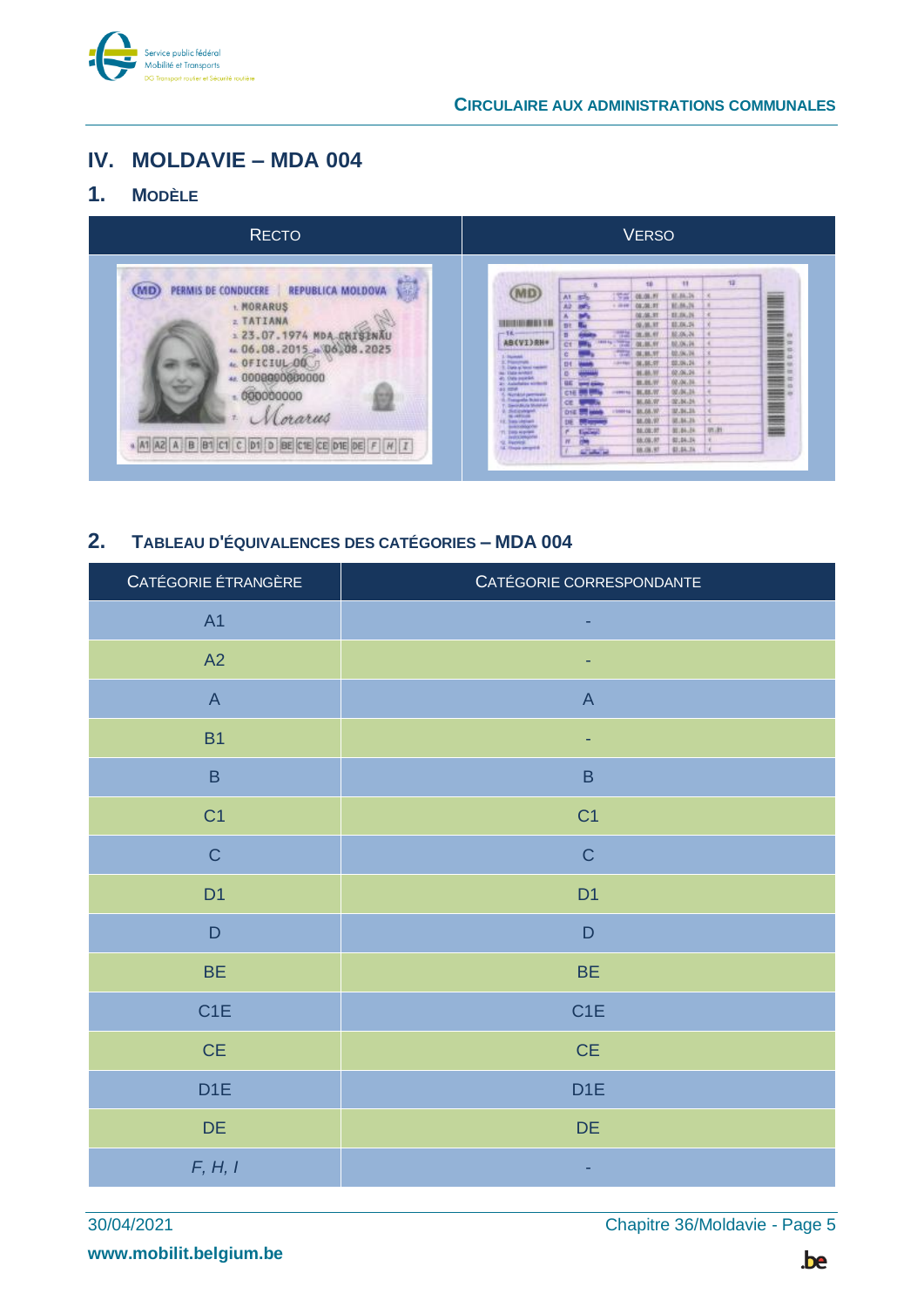

## <span id="page-5-0"></span>**V. MOLDAVIE – MDA 005**

## <span id="page-5-1"></span>**1. MODÈLE**

| <b>RECTO</b>                                                                                                                                                                                                                                           | <b>VERSO</b>                                                                                                                                                                                                                                                                                                                                                                                                                                                                                                                                                                                                                                                                                                                                  |
|--------------------------------------------------------------------------------------------------------------------------------------------------------------------------------------------------------------------------------------------------------|-----------------------------------------------------------------------------------------------------------------------------------------------------------------------------------------------------------------------------------------------------------------------------------------------------------------------------------------------------------------------------------------------------------------------------------------------------------------------------------------------------------------------------------------------------------------------------------------------------------------------------------------------------------------------------------------------------------------------------------------------|
| the art call to contribute<br>PERMIS DE CONDUCERE<br><b>REPUBLICA MOLDOVA</b><br>MORĂRUS<br>2 TATIANA<br>3 18.04.1980 MDA CIMISLIA<br>4a 02.01.2020 4b 02.01.2030<br><b>40 AGENȚIA SERVICII PUBLICE</b><br>4d. 0000000000000<br>000000000<br>Semnätura | 12.<br>10.<br>$\frac{1}{4}$ $\frac{50}{4}$ km<br>AM avo<br>A1 $\overline{z}$<br>$+0.05$ em<br>02.01.30<br>02.01.20<br>02.01.30<br>02.01.20<br>$5-38$ MW<br>02.01.20<br>02.01.50<br>13.<br>$-16364 +$<br>-5800 kg = 7658 kg<br>14.<br>C1<br>技<br>1. Nonia<br>2. Presumen<br>$-155310$<br>镇<br>≡<br>S (testu)<br>$\mathcal{L}$<br>3 Cities in local negative<br>As: Dusa'omiters<br><b>BE</b><br><b>Corta expirest</b><br><b>SYZDED NO</b><br>C1E<br>dr. Autoritatea arribaro<br>Ad YAP<br><b>THE REAL</b><br>5. Numbed permissiel<br>5. Fotografia Mulanuta<br>7. Secondum Mulanuta<br>12000 kg<br>$t = \frac{1}{100}$<br>DE 5<br><b>Low James</b><br>10 Data obtiver<br>(oub)categorie<br>11. Dete supplyit<br>(rob)categori<br>12. Reentrijk |

## <span id="page-5-2"></span>**2. TABLEAU D'ÉQUIVALENCES DES CATÉGORIES – MDA 005**

| CATÉGORIE ÉTRANGÈRE                                                   | CATÉGORIE CORRESPONDANTE                                              |
|-----------------------------------------------------------------------|-----------------------------------------------------------------------|
| $\mathsf{AM}$                                                         | ٠                                                                     |
| A1                                                                    | ٠                                                                     |
| A2                                                                    |                                                                       |
| $\mathsf{A}% _{\mathsf{A}}^{\prime}=\mathsf{A}_{\mathsf{A}}^{\prime}$ | $\mathsf{A}% _{\mathsf{A}}^{\prime}=\mathsf{A}_{\mathsf{A}}^{\prime}$ |
| <b>B1</b>                                                             |                                                                       |
| $\sf B$                                                               | $\sf B$                                                               |
| C <sub>1</sub>                                                        | C <sub>1</sub>                                                        |
| $\mathsf C$                                                           | $\mathsf C$                                                           |
| D <sub>1</sub>                                                        | D <sub>1</sub>                                                        |
| $\mathsf D$                                                           | $\mathsf D$                                                           |
| <b>BE</b>                                                             | <b>BE</b>                                                             |
| C <sub>1</sub> E                                                      | C <sub>1</sub> E                                                      |
| CE                                                                    | CE                                                                    |
| D <sub>1</sub> E                                                      | D <sub>1</sub> E                                                      |
| DE                                                                    | DE                                                                    |
| F, H, I                                                               | ۰                                                                     |

**www.mobilit.belgium.be**

30/04/2021 Chapitre 36/Moldavie - Page 6